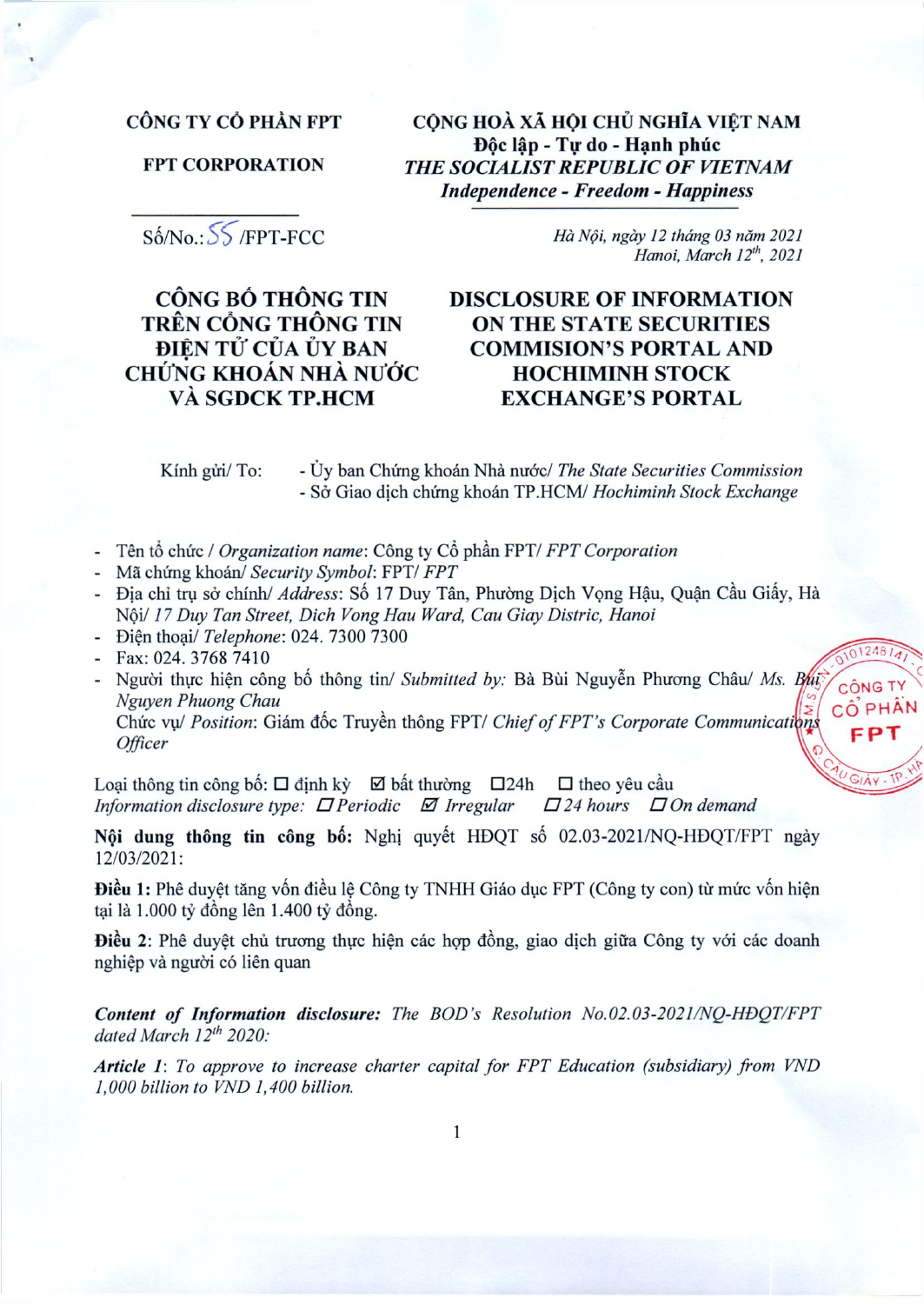Article 2: To approve the execution policy of contracts and transactions between the Company and related enterprises and people.

Thông tin này đã được công bố trên trang thông tin điện tử của công ty vào ngày 12/03/2021 tại đường dẫn: http://fpt.com.vn/vi/nhadautu/cong-bo-thong-tin

This information was disclosed on Company website (https://fpt.com.vn/en/ir/informationdisclosure) on March 12<sup>th</sup>, 2021.

Tôi cam kết các thông tin công bố trên đây là đúng sự thật và hoàn toàn chịu trách nhiệm trước pháp luật về nội dung các thônsg tin đã công bố/ I declare that all information provided in this paper is true and accurate; I shall be legally responsible for any mispresentation.

Văn bản đính kèm/Attached file: Nghị quyết số 02.03-2021/NQ-HĐQTFPT/The BOD's Resolution No.02.03-2021/NQ-HĐQT/FPT.

Đai diện tổ chức Organization representative Nguòi CBTT/Party to disclose information

10124814 CÔNG TY CÔ PHÂN FPT Bur Nguyễn Phương Châu

#### Noi nhân/Recipient:

- Như trên/As above:
- Luu/Archived by: VT, FCC/Admin, FCC

 $\ell$  ,  $\ldots$ 

ない。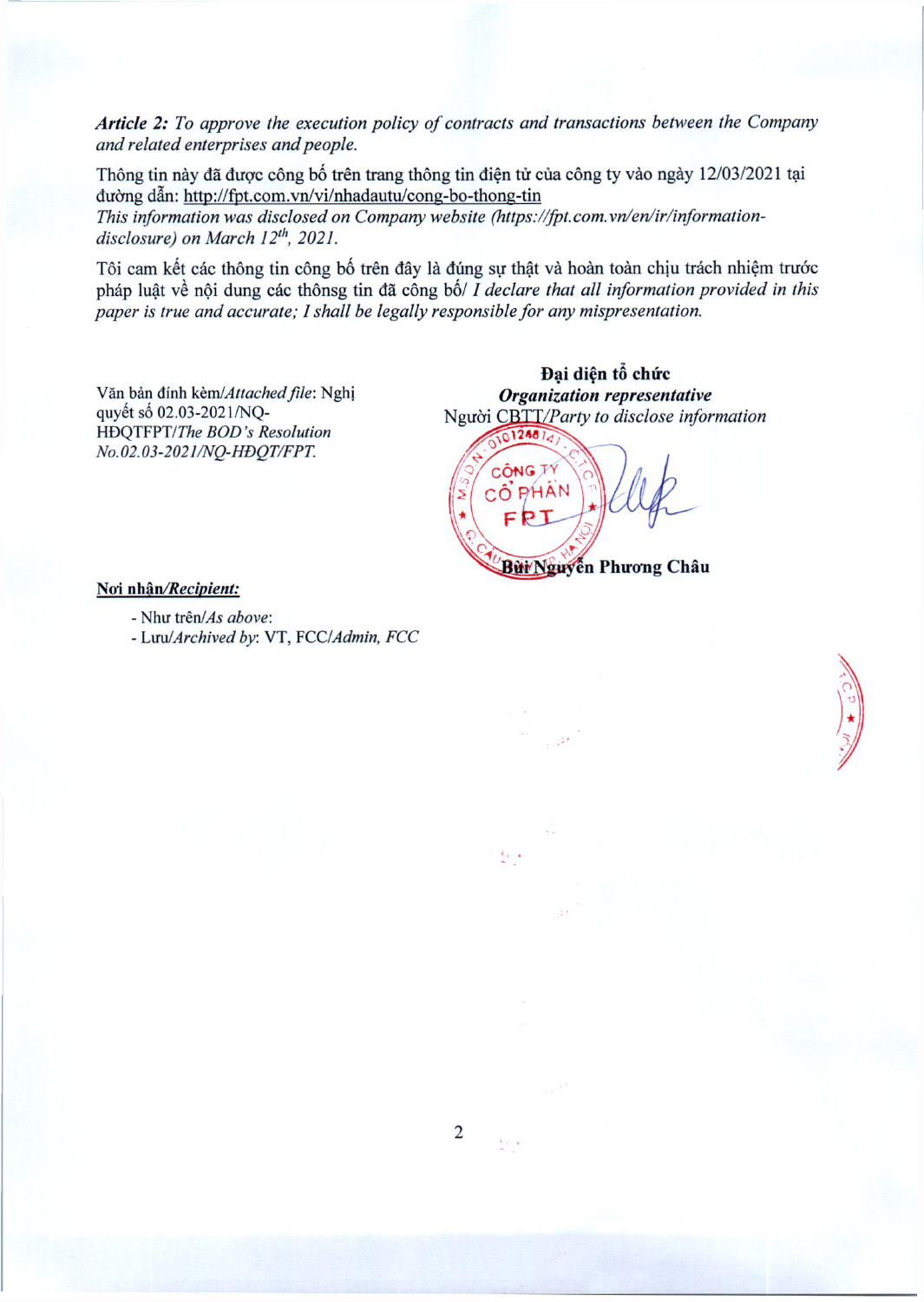#### **FPT CORPORATION**

--------------------------

**SOCIALIST REPUBLIC OF VIETNAM Independence - Freedom – Happiness -------------------------------------------------**

No.: 02.03-2021/NQ-HĐQTFPT *Hanoi, March 12th, 2021*

### **BOARD OF DIRECTORS RESOLUTION FPT CORPORATION**

#### **BOARD OF DIRECTORS OF FPT CORPORATION**

*Pursuant to Law on Enterprise dated June 17 th , 2020; Pursuant to the Law on Securities dated November 26th, 2019; Pursuant to the Government's Decree No. 155/2020/ND-CP on December 31, 2020, detailing the implementation of a number of articles of the Securities Law Pursuant to Company Charter of FPT Corporation ("the Company"); Pursuant to Minutes of the Board of Directors' meeting No 01.03-2021/BB-HĐQT/FPT dated March 12th , 2021;*

## **DECIDED:**

**Article 1**: To approve to increase charter capital for FPT Education (subsidiary) from VND 1,000 billion to VND 1,400 billion.

**Article 2**: Approve the execution policy of contracts and transactions between the Company and related enterprises and persons in accordance with the provisions at Clause 1, Article 167 of the Enterprise Law; Point b of Clause 4 and Clause 5, Article 293 of the Decree No. 155/2020/ND-CP; and the Company's Charter, specifically:

- 1. Enterprises with which the Company conducts transactions include: Subsidiaries and affiliates of the Company listed in the list attached to this resolution and any additional subsidiaries and affiliates that might arise of the Company;
- 2. Subjects of application: contracts and transactions related to office lease; management and utility fees; purchase and sale of software services; purchase and sale of computer equipment, network equipment; purchase of internet and Data center services; purchase and sale of advertising services; purchase and sale of training services; purchase and sale of computers, informatics equipment, telecommunications equipment and properties; borrowing and lending; sharing utilities and expenses; purchase of website development and upgrading services; purchase of providing and operating services for eNews editorial system; purchase and sale of digital transformation consulting services; providing training in digital transformation; and other contracts and transactions under the approval authority of the Board of Directors in accordance with the Company's Charter and legal regulation.
- 3. Effective period: This resolution replaces the resolution number 02.07-2020/NQ-HĐQTFPT date July 30<sup>th</sup> 2020, and shall take effect from the date of signing until there is new replacement resolution.

The Board of Directors unanimously authorizes the Board of Management of the Company to decide to sign and execute contracts and transactions between the Company and the above enterprises in accordance with regulations and hold responsibility before the law and the Board of Directors on the signing and execution of those contracts.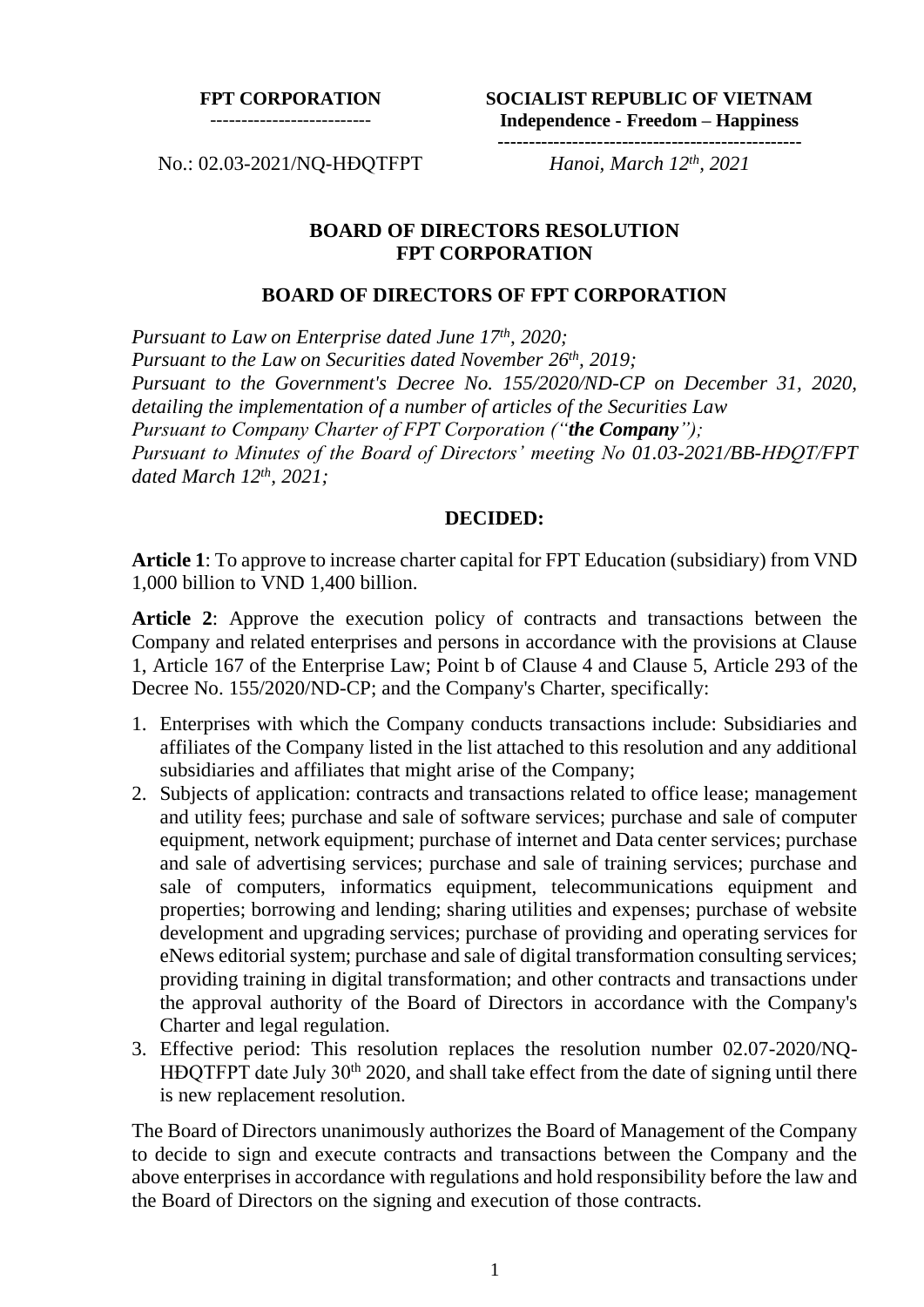**Article 3:** Board of Directors, Board of Supervisors, Board of Management of FPT Corporation, and the relevant entities/individuals are obliged to execute this Resolution.

This Resolution takes effect on signing date./.

*To:*

- As Article 3; - BOD Office.

# **ON BEHALF OF THE BOARD OF DIRECTORS** 01012487 CHAIRMAN CÔNG TY **SIAY-TEFUONG Gia Binh**